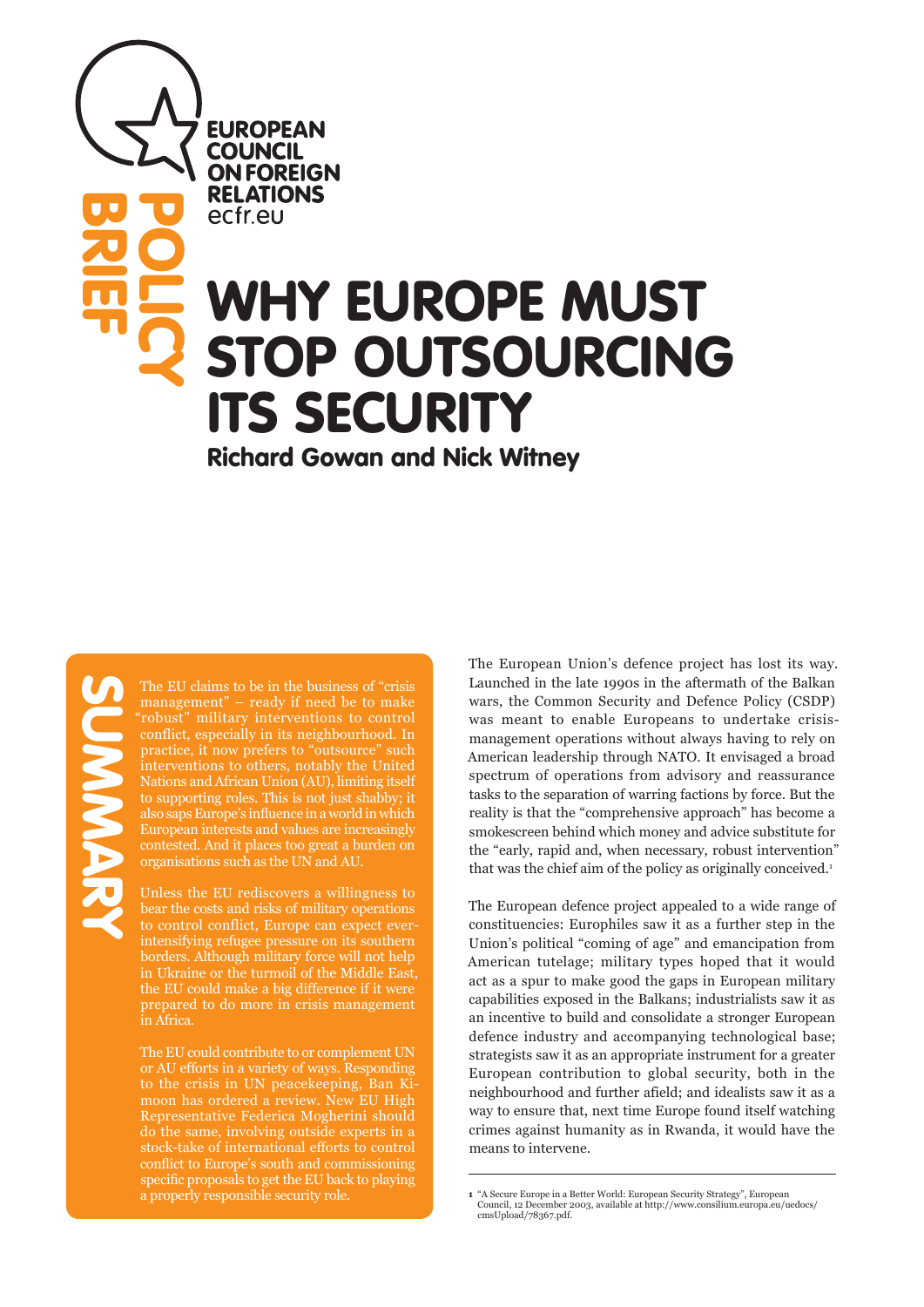Yet all these hopes have been more or less dashed. CSDP boosters can point to the fact that, today, the EU has as many as 17 ongoing operations from Afghanistan to Congo.2 However, the reality is that most of them are civilian, not military; only a few are much more than symbolic; and almost all have encountered huge difficulties in eliciting contributions from the member states. Today's spread of CSDP engagement suggests Europe is ready to collectively respond to security crises with small-scale training and advisory activity but completely unready to get into anything that might involve combat (though a handful of member states do more on a national basis).

Of course, military force is not always, or even often, an appropriate part of the answer to security crises: it would be futile to complain about CSDP's irrelevance in the Ukraine crisis or in the turmoil of today's Middle East.3 But the Ebola epidemic in West Africa has cried out for deployment of the sort of logistic capabilities that CSDP would have been ideally placed to provide. And the initial stages of the ongoing crises in Mali and the Central African Republic (CAR) might almost have been designed for the rapid-response intervention for which EU battlegroups were created. On all these occasions, Europeans collectively preferred to sit on their hands and wait for others – France and the United Nations in the CAR and Mali; the United States, the United Kingdom, and the World Health Organization and other UN agencies in West Africa – to do the heavy lifting before making a late and limited "supporting" contribution.

There are several reasons for the reluctance of the EU member states to act in accordance with their declared intentions: economic woes; "intervention fatigue" – a widespread disenchantment with military interventions as it becomes clearer how little has been achieved at such great cost in Afghanistan as well as Iraq; and the perennial European temptation to free ride in security matters. American coat-tails may be less available than in the past, but there seems to be an increasing number of regional security organisations that, like the UN, can be encouraged to put themselves in the front line. Whether it is through the Economic Community of West African States (ECOWAS) in Mali, or the African Union (AU) in Somalia, the EU now prefers to outsource combat operations and confine its role to logistic, financial, and training support.

This may not be how CSDP was conceived – but it has obvious attractions as a strategy. But this brief argues that life is not so simple. The UN and other regional organisations, even if paid and trained, cannot cope by themselves – not least when, as in Mali, they are fighting Islamist extremists

in Europe's strategic hinterland. "Early, rapid and, where necessary, robust intervention" by high-capacity armed forces will often be a necessary complement or precursor – and need not involve repeating the mistakes of the past decade. And, not least because it is in their own interests, it sometimes really ought to be Europeans doing the intervening – preferably collectively, through the EU. The flawed "outsourcing" model should therefore be converted into a more durable partnership approach.

## Don't write off interventionism

The concept of "liberal interventionism" was born some 20 years ago in response to Western inaction in the Balkans and Rwanda. One of its most thoughtful expositions was in a speech by British Prime Minister Tony Blair in Chicago during the Kosovo war in 1999.4 He argued that global interdependence meant that "We are all internationalists now, whether we like it or not. […] We cannot turn our backs on conflicts and the violation of human rights within other countries if we want still to be secure." The high water mark of interventionism was the adoption by the UN General Assembly of the doctrine of Responsibility to Protect (R2P) in 2005. It was, therefore, very much a by-product of that period of post-Cold War Western hegemony that, in the wake of the Great Recession, is already history.

Recent interventions in Africa suggest that France is still convinced of the need for interventionism. But even Paris has its limits: President François Hollande held back from intervening in Mali's civil war until January 2013, when Tuareg rebels and their Islamist allies threatened to seize the entire country; he refrained from getting involved in the slaughter in CAR for even longer, specifically refusing requests from the beleaguered government to intervene in late 2012. France only launched Operation Sangaris a year later, when the evidence of a "pre-genocidal" situation was overwhelming. Even then, French planners may have underestimated the complexity and viciousness of the conflict they faced.5

Elsewhere in Europe, however, the chaos that has followed interventions in Iraq and Libya (and may, alas, be expected to supervene in Afghanistan) has soured attitudes. The British parliament shocked the government by refusing to support the bombing of Syria in response to Bashar al-Assad's use of chemical weapons in 2013. Germany, despite the efforts of the Federal President and new foreign and defence ministers to argue the case for a more active international role, remains deeply averse to foreign military engagement, especially in Africa. (Germany's particular

**<sup>2</sup>** For a map of CSDP missions, see "Ongoing Missions and Operations", European External Action Service, October 2014, available at http://www.eeas.europa.eu/csdp/ missions-and-operations/.

**<sup>3</sup>** Five European states – Belgium, Britain, Denmark, France, and the Netherlands – have joined the international coalition's air campaign against the Islamic State in Iraq. Yet their value-add has been slight – the US has carried out 85 percent of the strikes in the Iraq theatre – while heightening the terror threat at home, described in late November by the British Home Secretary as "greater than it ever has been". See John Aglionby and Aliya Ram, "Terror threat 'greater than ever', says Theresa May", *Financial Times*, 24 November, available at http://www.ft.com/intl/cms/ s/0/11bad636-73d2-11e4-92bc-00144feabdc0.html.

**<sup>4</sup>** "Doctrine of the International community", Speech by Tony Blair at the Economic Club, Chicago, 24 April 1999, available at http://webarchive.nationalarchives.gov.<br>uk/+/www.number10.gov.uk/Page1297.<br>**5** See Richard Gowan, "Diplomatic Fallout: For France's Hollande, African Interventions

a Strategic Failure", World Politics Review, 9 December 2013, available at http://www. worldpoliticsreview.com/articles/13430/diplomatic-fallout-for-france-s-hollande-african-interventions-a-strategic-failure.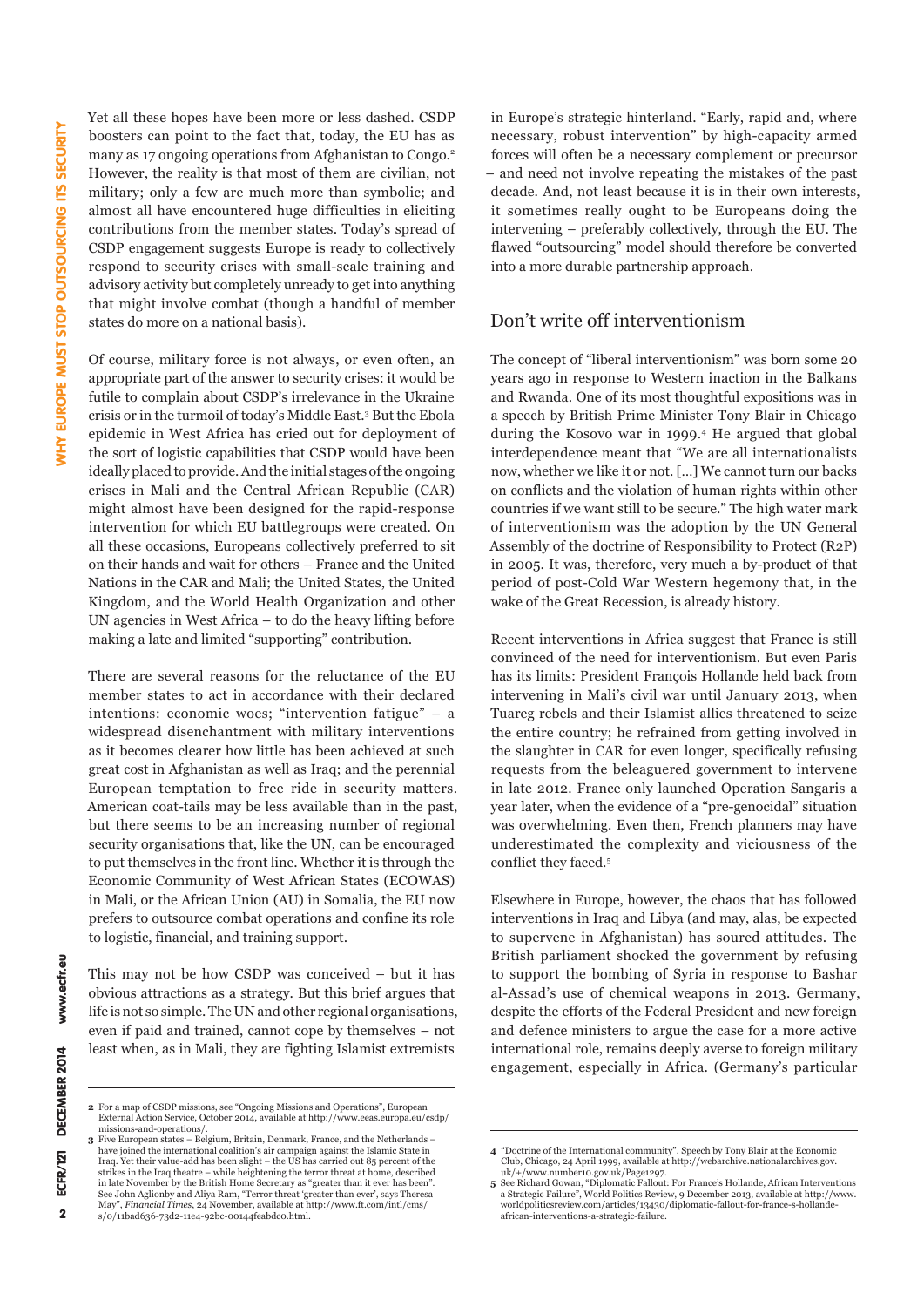distaste for African interventions seems linked to suspicion of French neo-colonial machinations. They felt themselves manoeuvred by France into leading the 2006 EU operation in Congo, and seem privately to have vowed "never again".)

The dominant European public view is that the military adventures of recent years have done more harm than good, both on the ground and in terms of the national interest (whether viewed from a security, an economic, or indeed a reputational standpoint). And, of course, there is some sense in this view. Too much of what has been done since the turn of the millennium has smacked of Western hubris and overreach. In Iraq and in Libya, an insufficient regard for international legality has left the West accused, not just by Russia and China but also by India, Brazil, and South Africa, of cloaking its regime-change agenda behind spurious proliferation or humanitarian concerns.

Even the intervention in Kosovo has left a legacy of internal division, with five EU member states still declining to recognise the new state, as well as providing Russian President Vladimir Putin with a handy pseudo-justification for his annexation of Crimea. Iraq and Afghanistan have undermined the West's confidence in "nation building". It is, therefore, unsurprising that European readiness to deploy armed forces for international peacekeeping efforts has sharply diminished. In 2006, EU member states had, on average, over 83,000 peacekeepers on operations; by 2012, the number was below 50,000, and it continues to fall (see figure 1).





The danger, of course, is that with so much dirty bathwater to be got rid of, the baby gets thrown out too. Past failures should not be allowed to obscure past successes, such as the British intervention of 2000 in Sierra Leone and the CSDP's very first operation in Macedonia in 2003 to disarm militia groups. Moreover, although the West's actions in the Balkans in the 1990s (and subsequently) may have been controversial, as well as incomplete in terms of the evolution of several of the Balkan states involved, people are at least no longer killing each other. In similar fashion, as complements to the much more substantial stabilisation efforts of the UN, the EU's repeated operations in the Democratic Republic of Congo (DRC) have assisted some gradual progress in

the right direction. And if intervention in Libya had been limited to its original purpose of preventing a massacre in Benghazi, it, too, would likely have been seen as a success.

So it does not follow that, because some interventions have been counter-productive in the past, all must be so in the future – especially if the lessons of past failure are taken to heart. The key is for politicians not to over-promise, and to explain that, although outside intervention can seldom be expected to "cure" conflict and instability, it may even if limited in aims and impact helpfully influence the course of the pathology.

## War by proxy?

It is, anyway, misleading to suggest that Europeans have rejected interventionism as such. The more accurate truth is that they continue to recognise many situations in which outside intervention is both appropriate and necessary; they just do not want to do it themselves. Instead, EU member states have increasingly turned to the UN and AU to send soldiers and civilians to war zones from Darfur and Côte d'Ivoire to Somalia and Syria. Although these multilateral missions typically fall far below NATO standards in terms of personnel, equipment, and command-and-control systems, they have now become the standard international responses to crises in Europe's near abroad.

The UN currently has over 100,000 soldiers and police officers and roughly 20,000 civilian staff worldwide at a cost of over \$8 billion. Virtually all of these are in Africa and the Middle East (the only significant UN mission elsewhere is in Haiti). The AU has over 20,000 troops in Somalia. Over the last two years, the AU and UN have been central to French-led efforts to stabilise both Mali and the CAR, compensating for the EU's unwillingness to back up Paris with serious forces in both cases. In addition to these military forces, small teams of UN mediators are working along Europe's flanks in Libya, Syria, and Yemen – although security concerns have limited their efforts.

This level of UN and AU activity was hardly imaginable just a decade ago. UN peacekeeping almost completely collapsed after the Balkan wars and Rwanda. The AU, founded in 2002, struggled badly when it deployed its first sizeable peace operation to Darfur in 2004. The fact that the two organisations have overcome these past failures is in part thanks to European financial support. EU member states pay two-fifths of the UN peacekeeping budget. The European Commission African Peace Facility has been a crucial source of funding to the AU's missions over the last ten years, providing over €1 billion of funding, primarily for Darfur and Somalia.

More broadly, European governments have invested heavily – if not always efficiently – in training and equipping African troops to bear the peacekeeping burden on their continent. In strategic terms, both the UN and AU have provided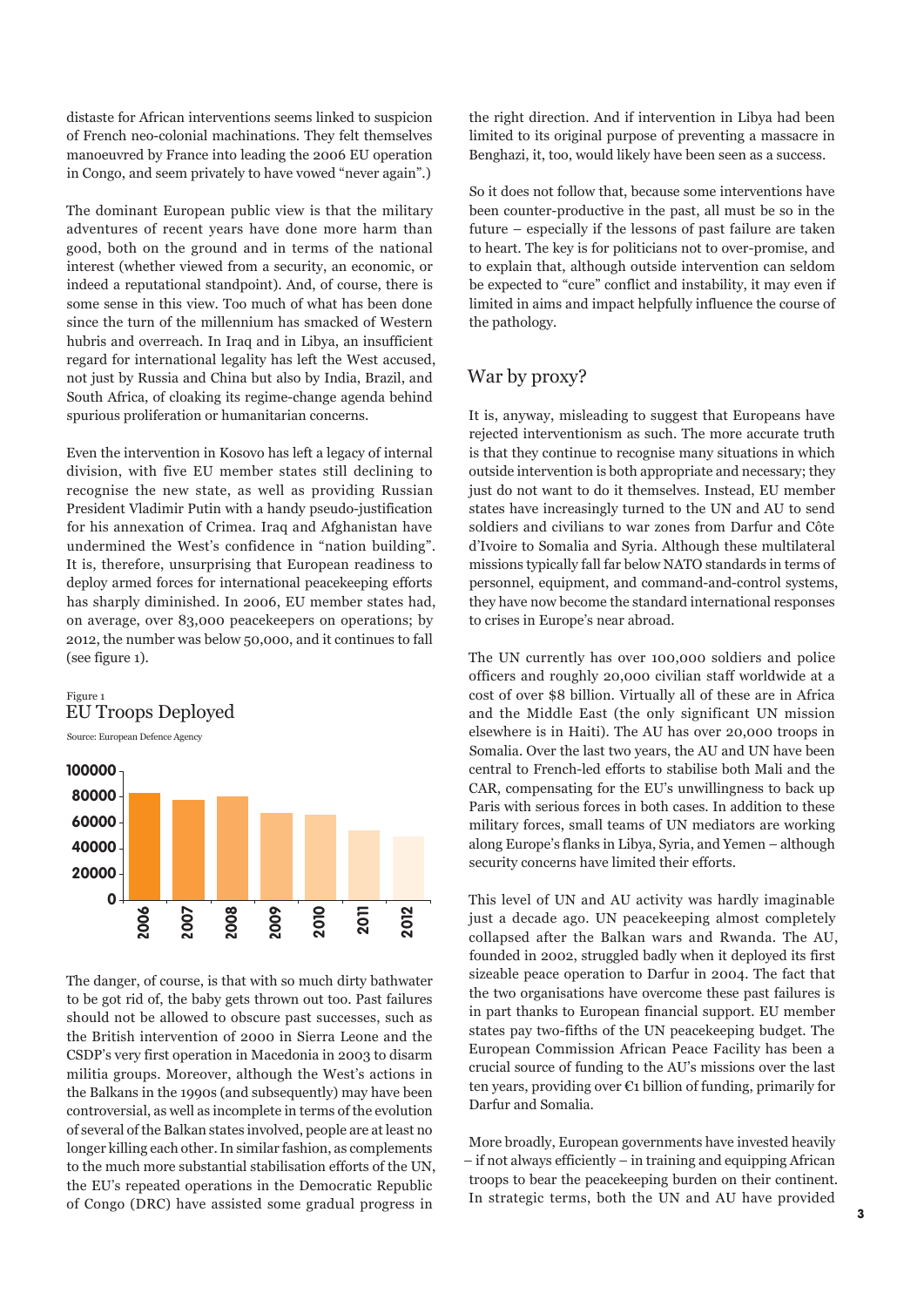impressive returns on these European investments. In 2000 the Brahimi Report predicted that the UN would be able to field only one large-scale mission at a time; it is now managing six in Africa alone. A decade ago, analysts calculated that African countries could field only a combined total of 10,000 peacekeepers; they now have six times as many personnel in the field under AU or UN command.6

These hefty, long-term multilateral deployments have offered a framework for the EU's smaller, shorter-lived experiments in intervention. Military CSDP missions have deployed for short periods to pave the way for larger UN deployments (as in Chad) or get them out of trouble (as in Sierra Leone and the DRC). EU training teams are working alongside the UN in Mali and the AU in Somalia. When the UN sent a short-lived monitoring mission to Syria in 2012, the European External Action Service (EEAS) pulled together the armoured cars and communications kit necessary to speed up its deployment.

While boosting other nations' peacekeepers, most European governments and militaries have remained wary of putting large numbers of their own troops under UN command again. After an uptick associated with European bolstering of the United Nations Interim Force in Lebanon (UNIFIL) following Israel's 2006 invasion of Lebanon, European troop contributions to UN operations have more than halved, falling from around 13,000 in 2007 to under 6,000 today. In recent years, European soldiers and police officers have represented between 5% and 8% of total UN forces (see figure 2).

#### Figure 2 UN deployments

Source: UN peacekeeping website. (Each year's figures are for 30 June. EU numbers include Croatia.)

**0 20000 40000 60000 80000 100000 120000 2010 2011 2012 2013 2014** Take Afghanistan out of the calculation, and France is the only European state to appear in SIPRI's list of the top ten contributors of troops to multilateral peace operations in 2013 – the others are all Asian or African.7 Major contributors to UN missions such as India insist that Europe's financial assistance does not compensate for its lack of troops in blue helmets – and threaten to do less themselves.

As NATO has drawn down in Afghanistan, there has been talk in some EU member state capitals of re-engaging in UN missions – and the Netherlands and Nordic countries have sent specialised units to Mali. Nonetheless, European planners typically assume that their future contributions to the UN will continue to involve niche assets, such as drones, rather than infantry battalions. These forms of cooperation point the way towards an era of "plug-and-play peace operations", in which European governments can support other organisations' missions with specialised units, personnel, or kit rather than having to put together largescale missions of its own.8

Others have even dubbed the joint AU-EU effort in Somalia – which also involves political and logistical support from the UN – "the EU's first proxy war".9 The historical precedents for fighting wars by proxy are not wholly reassuring; paying German tribes to police the Rhine did not end well for the Roman Empire. But in today's world only a neo-colonialist would dispute the idea that the West should step back where possible so that international organisations and regional actors can step up. The issue is the pace and extent of such a transfer of responsibility – and how effectively it works. The EU's proxy wars may look effective and relatively costefficient from Brussels, but the reality on the ground is often much more ugly.



**European deployments in UN missions Overall UN military and police deployments**

**8** See Richard Gowan, "The Case for Cooperation in Crisis Management", European Council on Foreign Relations, June 2012, available at http://www.ecfr.eu/page/-/ ECFR59\_CRISIS\_MANAGEMENT\_BRIEF\_AW.pdf.

**6** Michael E. O'Hanlon, *Expanding Global Military Capacity for Humanitarian Intervention* (Washington, D.C.: Brookings Institution Press, 2003), p. 71. **7** See *SIPRI Yearbook 2012* (Stockholm: Stockholm International Peace Research Institute, 2012), available at http://www.sipri.org/yearbook/2013/02. Including Afghanistan, the UK and Italy also make the top ten.

**9** Edward Burke, "Europe's External Action Service: Ten steps towards a credible EU foreign policy", Centre for European Reform, 4 July 2012, p. 3, available at http:// www.cer.org.uk/publications/archive/policy-brief/2012/europes-external-actionservice-ten-steps-towards-credible-eu.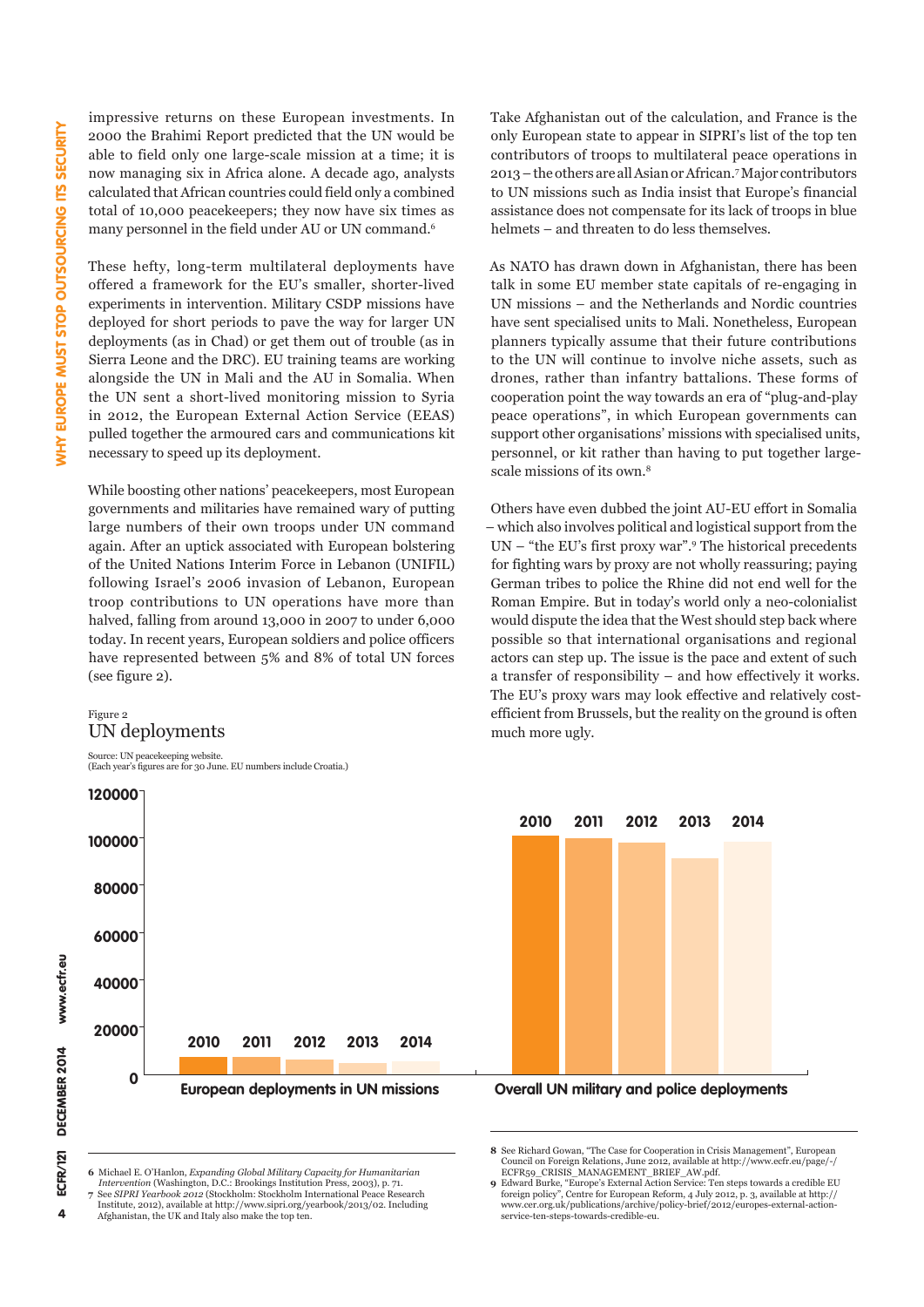## The ugly reality of AU and UN missions

A good example is the AU Mission in Somalia (AMISOM), which has been fighting to roll back the Islamist al-Shabaab for almost a decade. It has received substantial financial aid from the EU (including European Commission funds) and the US. But by some estimates it has incurred 3,000 casualties in the fighting (African officials query this, but there are credible reports of over 70 Burundian troops dying in a single fire fight). And while al-Shabaab has lost major battles in the last three years, it is still far from defeated. In December 2014, the group killed over 30 civilians in the east of Kenya, a country that is a major troop contributor to the AU mission.

African forces also struggled to help restore order in Mali and CAR over the last two years. When France launched its attack in Mali in January 2013, regional powers were quick to join the fight, in contrast to the wary Europeans. But they were often profoundly ill prepared. Nigerian soldiers reportedly arrived with rations for just a few days and had to barter with locals for livestock. Chad has been reliably accused of deploying under-age troops.<sup>10</sup> In CAR, a regional peacekeeping force effectively collapsed after the fall of the government in early 2013. Some units ended up selling protection services to wealthy local families; others almost certainly joined the country's Christian and Muslim militias in sectarian atrocities.

The UN has now taken over the peacekeeping lead in both cases, although French forces remain the most potent military actors in both. But the results have been mixed at best. The UN mission in Mali (MINUSMA), launched in mid-2013 in the wake of the French intervention, has suffered especially badly. African peacekeepers in the north of the country, inherited from the previous AU presence, remain poorly equipped: they have often had to ride between bases on open-topped pick-up trucks, leaving them easily vulnerable to ambushes and improvised explosive device attacks. Over 30 have died this year. UN patrols have also come under attack in CAR, and both missions remain far short of their planned strength.

Other UN forces along Europe's southern flank remain vulnerable to attack. One year ago, the UN Mission in South Sudan (UNMISS) was caught off guard when the country collapsed into civil war. Many of its bases remain under de facto siege, with over 80,000 civilians sheltering in the compounds. To the north, the mission in Darfur – mandated after much political pressure from Europe and the US in 2007 – has been crippled by repeated attacks by pro-government militias. In the Middle East, the longrunning peace operation on the Golan Heights (once a byword for sleepy, risk-free, old-school peacekeeping) has been plunged into crisis after Islamist rebels took many of its personnel hostage, driving it to the edge of collapse.

Under pressure to get a grip, UN Secretary-General Ban Ki-moon announced in June a comprehensive review of peace operations to address this "pivotal" moment in his organisation's history.<sup>11</sup> "UN launches policy process" is hardly big news. But there is a real sense amongst diplomats in New York that this review – currently being drafted by a panel led by East Timor's former president, José Ramos-Horta – has to come up with something pretty good to stop the UN from sliding deeper into crisis.12

European officials are often sniffy about the performance of AU and UN forces: French Defence Minister Jean-Yves Le Drian recently groused that the UN had left a "void" in northern Mali by deploying too slowly.13 African and UN officials resent such criticisms: their peacekeepers may not be perfect, but many show great courage operating in hostile theatres like northern Mali with insufficient protection, and at least they are there, unlike most European armies. Le Drian can at least point to France's own losses in in Mali and CAR in his defence. But most EU member states have avoided putting their own personnel on the line or actively manoeuvred to get them out of harm's way.

Europeans insist that they want to offer more operational support to UN and African peace operations under pressure, not just money. The UN's Under-Secretary-General for Peacekeeping Operations, Hervé Ladsous, is a regular invitee to EU defence ministers' informal meetings. The EEAS has developed strong working ties with their counterparts at the UN and in 2012 the two secretariats agreed a two-year Joint Plan of Action to streamline their cooperation. As part of this plan, UN officials outlined the capacities that they hoped EU countries could send them: engineers, medics, rapidly deployable headquarters, and rapid reaction units and other specialised units.

However, as Adam C. Smith, a peacekeeping expert who has analysed the European response, observes, "the plan did not represent a genuine high-level political consensus to move towards a more reliable and joined-up mechanism for EU (military) crisis response or an interlocking peacekeeping mechanism with the United Nations."14 In April, the Political and Security Committee decided against responding to the UN collectively, leaving individual states to deal directly with New York. Some, like the Nordic countries, have done so, but, Smith concludes, "there is no coordinated and little sustained follow-up."<sup>15</sup>

**<sup>10</sup>** Lydia Lim, "Doubts linger over UN troops' preparedness to enter Mali", Inter Press Service, 5 July 2013, available at http://www.ipsnews.net/2013/07/doubts-lingerover-u-n-troops-preparedness-to-enter-mali/.

**<sup>11</sup>** See "Peacekeeping at the Precipice: Is Everything Going Wrong for the UN?", Paper by Richard Gowan at the Challenges Forum, Beijing, 14–16 October, 2014, available at http://cic.nyu.edu/sites/default/files/peacekeeping\_at\_the\_precipice\_-\_ background\_paper\_bejing\_30sept2014.pdf. **12** See "Secretary-General's statement on appointment of High-Level Independent Panel

on Peace Operations", United Nations, 31 October 2014, available at http://www. un.org/sg/statements/index.asp?nid=8151.

**<sup>13</sup>** Adama Diarra, "France criticizes slow deployment of UN peacekeepers in Mali", Reuters, 27 October 2014, available at http://www.reuters.com/article/2014/10/27/ us-mali-france-idUSKBN0IG1O920141027. **14** Adam C. Smith, "European Military Capabilities and UN Peace Operations:

Strengthening the Partnership", Zentrum für Internationale Friedenseinsätze, 26 European Company of the Company of the Company of the Company of the Company of the Company of the Company of the Company of the Company of the Company of the Company of the Company of the Company of the Company of the  $\text{analyse}/\text{dokumente}/\text{veroefficientlichungen/ZIF_Policy_Briefing\_Adam\_Smith\_$ October\_2014\_ENG.pdf.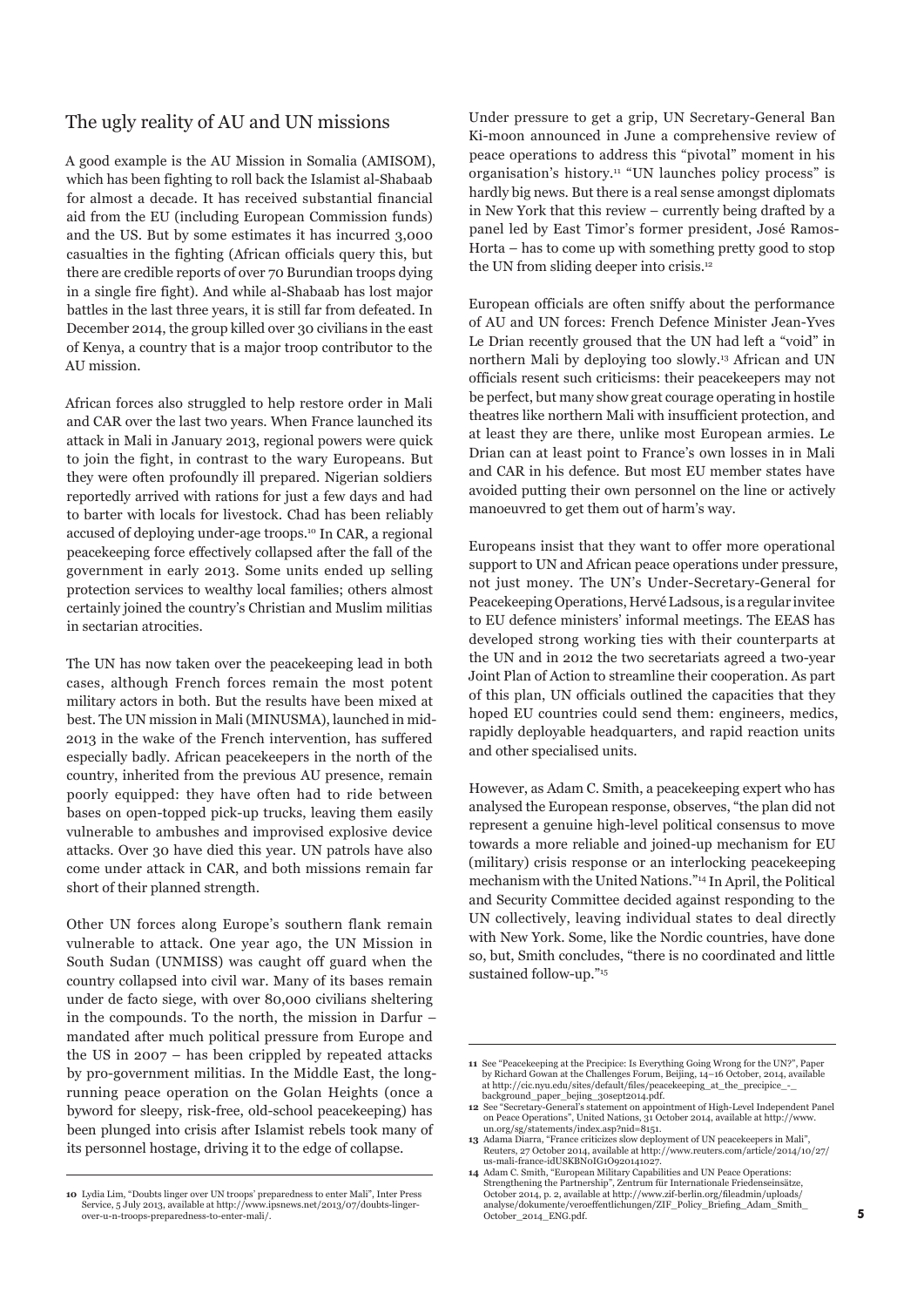Recent crises have highlighted and exacerbated this lack of coordination. After Islamist militants seized a series of Filipino soldiers on the Golan Heights in early 2013, European governments including Austria and Croatia prudentially withdrew their units from the mission. Only a decision by Ireland to deploy a replacement contingent – and a big offer of troops from Fiji – kept the mission going. In August this year, another Filipino unit had to fight off an Islamist attack while Irish troops rushed to the rescue, successfully evacuating the besieged base. The Golan mission as a whole is now a token presence, relying on Israel to back it up if it faces more serious assaults.

A small group of EU member states have come forward with troops for the Mali mission, with the Netherlands in the lead. The Dutch have deployed intelligence officers, commandos, and – in a first for a UN mission – four Apache attack helicopters to add to its contingent's security. Denmark provided a C-130 cargo plane to ferry troops quickly around northern Mali, Norway has sent intelligence officers, and Sweden is planning to send over 200 troops in early 2015.

On paper, this is a good example of "plug-and-play" European military deployments boosting the UN. But, sadly, the flaws of the overall UN force – described by one veteran peacekeeping official as "the worst I have ever seen" – are too great for such a niche European force to offset.16 The Dutch Apaches and commandos have not been able to counter the Islamists' hit-and-run raids on lightly armed African units. European intelligence officers are still working out how to track events in a country riddled with organised criminal networks closely tied to the authorities. Some of their non-European counterparts are unfamiliar with how to put such high-end assets to work.

In the case of the CAR, the EU's support to the UN has had even less strategic impact. When the violence in CAR began to spiral out of control in late 2013, instigating the French intervention, the EU was split over how to react. The UK was sceptical of stumbling into a quagmire, so while British troops were on standby as part of the EU battlegroup system, London would not deploy this force.<sup>17</sup> A number of EU member states were willing to offer small numbers of troops to a mission to assist the French but, apart from France itself, only Georgia was ready to pledge a full company (140 troops). Planners in Brussels hoped to get up to 1,000 troops on the ground, but in the event, "EUFOR RCA" only managed to put 700 personnel in the field in mid-2014. These troops confined themselves to securing the airport in the capital, Bangui, and some adjacent parts of the city. This was not a trivial task, as over 100,000 terrified citizens had fled to the airport area, but

while the EU tended to its small zone, sectarian clashes continued across the country. It is estimated that over a half a million of CAR's citizens are still displaced, while the UN is still deploying.

UN officials had higher hopes for the EU's role. Ban Kimoon personally rang European leaders asking them to participate in EUFOR RCA. EEAS officials were originally optimistic that European contributors to EUFOR CAR would be prepared to transfer their contingents to UN command in late 2014. But just as EU member states lost interest in CAR as the Ukraine crisis peaked early in 2014, even those countries that did send some troops to Bangui quietly dropped any plans for long-term support to the UN. As of November 2014, there were fewer than 20 European soldiers serving with the UN mission in CAR (although a British diplomat filled the number two position on the civilian side of the mission).

If the EU's eventual deployment to Bangui under the CSDP banner was too slow and too small to make much of a difference, it is also unlikely to leave much of a legacy. The UN mission faces the challenge of maintaining order and starting the long work of restoring some semblance of normal life with very limited resources, mixed-quality troops, and little guarantee that the mission will remain even a second-order priority for the UN Security Council. Prior to the recent bout of conflict, the European Commission classified CAR as a "forgotten crisis"; it may, sadly, soon fall back into that category.

#### Why it is in the European interest to do more

It is in the European interest to do more. Generally speaking, if you have armed forces, it is beneficial to put them to use from time to time. Deployments are motivating and provide experience, including of inter-operating with others, as nothing else can. A demonstrated national readiness both to maintain effective military capabilities and to incur the risks and costs of operations is also good for deterrence; Vladimir Putin's recklessness in Ukraine has been encouraged at least in part by his view that Europeans have gone soft – in other words, by a failure of deterrence. As Walter Russell Mead has argued, "Europe's weakness and internal preoccupation has been a significant factor promoting President Putin's decision to move Russia down a path of confrontation with the West."18

More broadly, in an increasingly contested world, when the apparent global dominance of the West's liberal values is now encountering serious pushback from authoritarian regimes from Moscow to Beijing to Cairo, Europeans can ill afford not to use of one of their best, and certainly most expensive, tools of international statecraft. Like it or not, **15** In 2014, the Italian presidency of the EU partnered with Germany and a group of

research institutes (including the Zentrum für Internationale Friedenseinsätze, EU Institute for Security Studies, International Peace Institute, and Scuola Superiore Sant'Anna) on a "EU-UN Partnerships Initiative" addressing the state of play after the Plan of Action. Information on the process, including a series of useful policy briefings, can be found at http://www.euun2014.eu/

**<sup>16</sup>** Private conversation, New York, November 2014.

**<sup>17</sup>** The British have form here, having similarly refused to deploy their on-duty battlegroup when the UN appealed for emergency help in the DRC in 2008.

<sup>18</sup> Walter Russell Mead, "The Risk of Nation-State Conflict", The American Interest, 16 November 2014, available at http://www.the-american-interest.com/2014/11/16/<br>the-risk-of-nation-state-conflict/.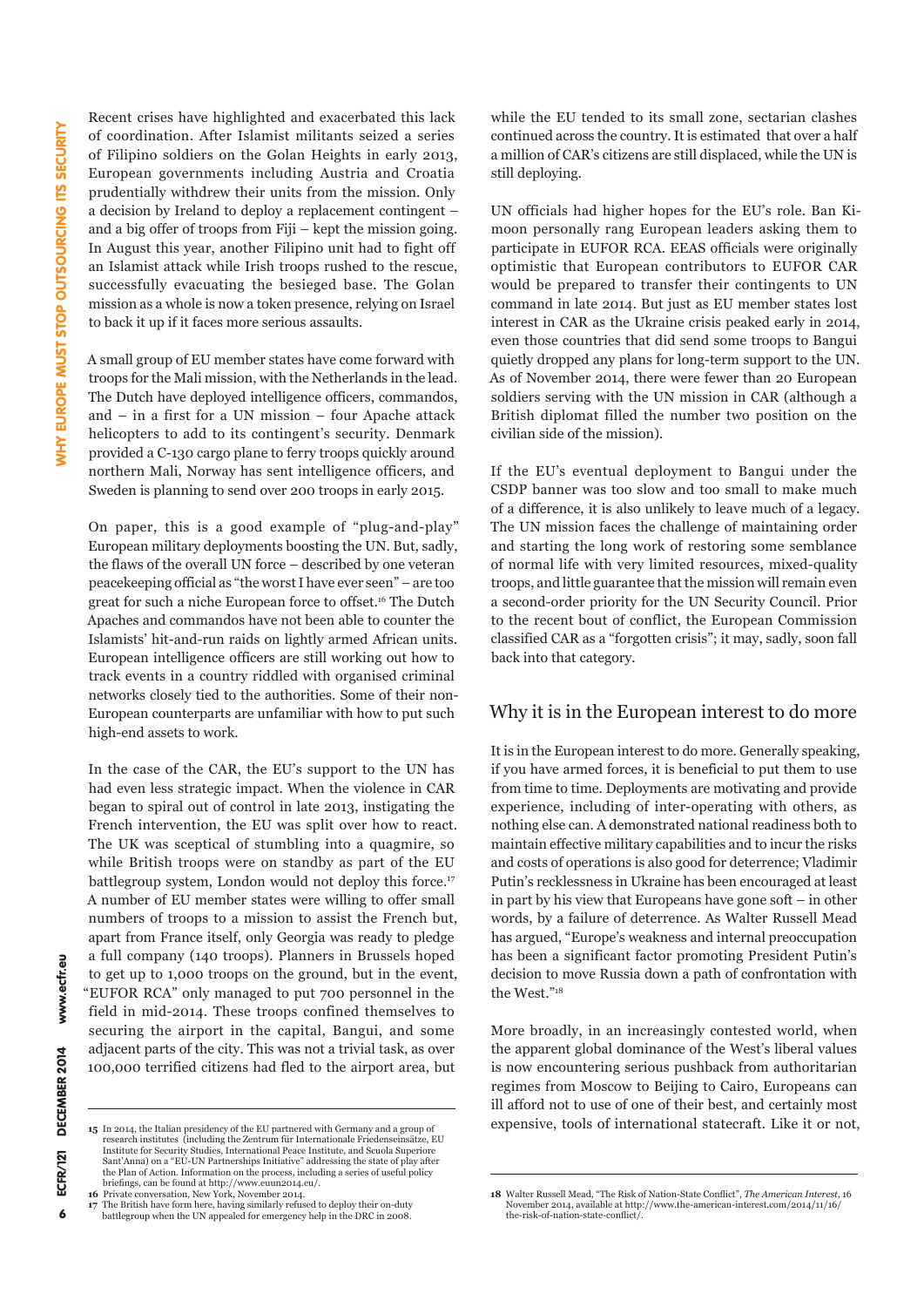military affairs are still a dominant preoccupation of many, perhaps most, national leaders in today's turbulent world. A demonstrated military understanding and competence, not to mention military presence, are important attributes of any power that hopes to exercise global influence.19 Giving up on real military operations will also undermine efforts to bolster defence industries and technologies in Europe.

The problem for European leaders, however, is that such "realist" arguments are not much suited to Europe's current mood when it comes to making the case for any specific decision to send young men and women into harm's way. Unfortunately, humanitarian arguments cut equally little ice in the era of austerity. This is no doubt why European politicians still fall back on invoking the spectre of terrorism as the principal justification for any overseas deployment – despite the evidence from Afghanistan and now from the "Islamic State" that, whatever else fighting jihadis may achieve, it does not include increasing the safety of Europe's citizens.

Perhaps it is because the issue of immigration has now become so radioactive across the continent that European leaders fail to see, or choose not to talk up, one of the most urgent and compelling reasons to "contribute to global security", namely the enormous and growing refugee problem with which conflict in the Middle East and Africa is confronting Europe. "Frontline states", notably Italy and Greece, have been left more or less on their own to deal as best they can with the uncontrollable flows of desperate illegal migrants – and, when they can no longer sustain the effort, the collective European response prefers to concentrate on building a higher wall around the continent.

When Italy recently concluded that it could no longer afford to maintain its comprehensive search-and-rescue operation in Mediterranean waters (which has saved 160,000 shipborne refugees in 2014 alone), the EU settled for replacing it with a modest "coastguard" effort – earning the rebuke from the Pope that "we cannot allow the Mediterranean to become a vast graveyard".20 British (and no doubt other) ministers justified their reticence by arguing that too much life saving was a "pull factor" encouraging the refugee flow. They also murmured about their preference for tackling the problem closer to its source, in countries of origin and transit. And, of course, this last is potentially a fair point – or would be, if any European leader had any idea how to end the Syrian nightmare, or indeed the Libyan bad dream, and/or if Europe were really prepared to put its back into tackling the range of violent conflicts in northern and central Africa which are both enabling and fuelling so much of the refugee flow.

**19** See Nick Witney, "How to Stop the Demilitarisation of Europe", European Council on Foreign Relations, November 2011, available at http://www.ecfr.eu/page/-/<br>ECFR40\_DEMILITARISATION\_BRIEF\_AW.pdf.

The problem is also likely to get worse. With fertility rates across most of the world now falling back to near "replacement levels" under the benign influence of rising prosperity, most experts expect the last great surge of population growth to occur in Africa. Over the next 15 years the global population may grow by around one billion – most of them in Africa. The outlook is not Malthusian: economic growth will help absorb and eventually cap this last explosion. Africa as a whole has been growing at some 5 percent a year over the last decade, and has all the natural resources (resources to which Europe will need reliable access) to sustain its escape from poverty if only it can achieve greater stability.

Here, then, is a ready-made, politically salient, and objectively compelling reason for Europeans to be ready, if needed, to deploy their expensive and under-utilised militaries in the cause of building stability and security to their south.

## The EU's added value

In short, Europeans' resort to "outsourcing" to slide out of their crisis-management responsibilities is not good enough. But to say that Europe must do more is not, of course, the same as saying that it must be the EU that does it. We may lament the fact that the Polish/French/German battle group was not deployed to Mali, but Paris itself seems to have preferred to act unilaterally because it was quicker, safer, and more efficient. Similarly, as we have seen, other Europeans – notably the Dutch and some Nordics – have been content to provide specialist capabilities such as attack helicopters and intelligence direct to the UN force, on a "plug-and-play" basis. So what value does the EU add?

At the moment, the answer is: not much. But, if there were a revival of the will to make proper use of CSDP, a collective approach coordinated by the Brussels institutions – that is, a properly functioning CSDP – would have a number of advantages over ad hoc national efforts.

First, the EU is a good "brand". Whether fair or not, French military activity in Africa still carries that aura of the selfinterested and ethically dubious machinations of an old colonial power conveyed by the term "Francafrique". Others – including other Europeans – then feel justified in keeping their distance; and the local resonances can be unhelpful, too. Many charges can be laid at the door of the EU, but not that of neo-colonialism.

Secondly, the EU should be able to draw on significant complementary resources, such as humanitarian aid, to match its military effort (in other words, the "comprehensive approach", properly done). It should be better placed than either individual member states or the UN to exploit such assets as the European Gendarmerie Force.

**<sup>20</sup>** Ian Traynor, "Pope Francis attacks EU over treatment of immigrants", *The Guardian*, 25 November 2014, available at http://www.theguardian.com/world/2014/nov/25/ pope-francis-elderly-eu-lost-bearings.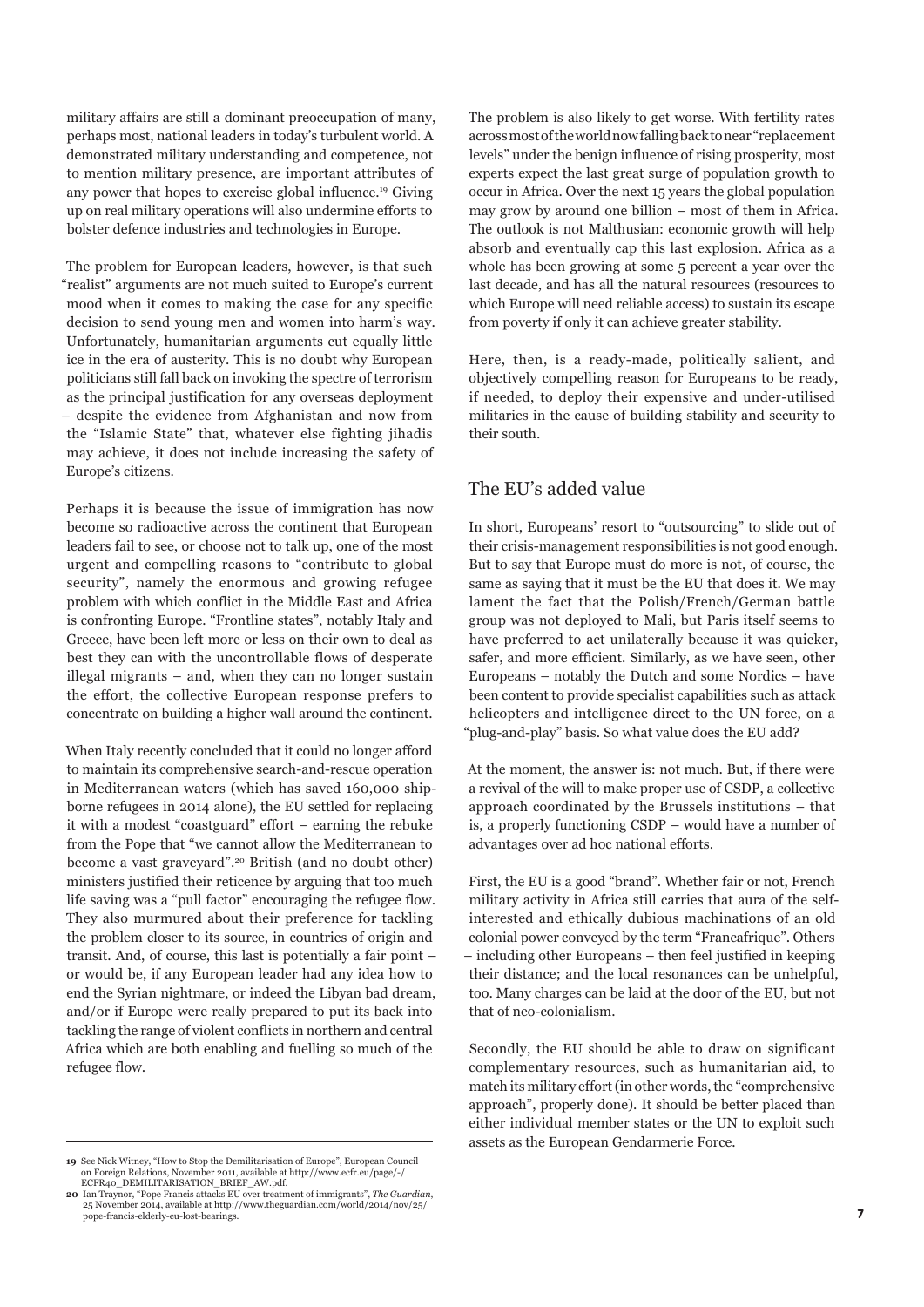Thirdly, the EU should be able to facilitate rapid response by providing common funding for EU operations (this selfevidently desirable aim has so far eluded consensus) or at least readily available start-up finance.

Fourthly, the EU has the potential to be a useful "force generator" – that is, the agency that elicits and coordinates the contributions of a range of different force providers. Without a collective will to get an operation mounted, putting an EU badge on it will not prevent member states from dragging their feet. But once a critical mass of enthusiasm is achieved, peer pressure works to encourage laggards to step up. The question of coordination is vital, too – some central direction is needed to try to ensure that someone comes forward with such vital specialist capabilities as air mobility, or engineers, or reconnaissance and communications.

Fifthly, despite the recent reluctance of member states, the EU can provide the most efficient mechanism for discussion with the UN on how to use these capabilities to assist the blue helmets. A close dialogue with operational planners in Brussels should assist the UN in working out just what suite of European capabilities they can hope to mobilise in future – the more so if those European planners can then, in effect, act as agents of the UN in securing European contributions to plug the more specialist gaps.

The EU's leaders say they want to do just that: the 100-odd priorities for this autumn's UN General Assembly session identified by the European Council lead off with "support the reinforcement of EU-UN operational cooperation in crisis management" and "continuously enhance support to UN peacekeeping".21 The trick now is to do it, in practice, on the ground.

## A defibrillator for CSDP

This brief has argued that, if CSDP has a future, it will and should be, at least in the short- to medium-term, in operating in partnership with other international organisations, notably the UN. This will of course mean dealing with complexity, with flexibility. Deploying a rapidreaction battle group with a view to handing off to slowermoving peacekeepers will remain an important option. But complementary EU efforts alongside a blue-helmeted force may sometimes be a better model – as may the "plug-andplay" provision of specialist units, whether provided on an EU or a national basis.

"Plug-and play" will also require a "mix-and-match" approach to the EU's military capabilities, making creative use of the units and assets European governments are willing to deploy at any given moment rather than trying to devise complex rules and mechanisms that supposedly facilitate deployments but in reality obstruct them.

Among the reasons why the EU battle groups initiative has never achieved lift-off is the flawed premise that every member state should take part. The result has been composite groups, put together for political reasons, which are often simply not fit to fight. There needs to be greater recognition of the diversity of both attitudes and capabilities among the 28 member states. Not all want or are able to provide early-entry forces – just as not all can come up with top-quality field hospitals. What should matter is the commitment of the widest number of member states to contribute to CSDP operations in whatever way they best can.

In principle, there is no reason why a more operational and flexible CSDP, focused on cooperation with the UN and other international organisations, should not simply evolve along the lines we suggest. But in practice, we can be confident that nothing will change without a strong political impulse. For example, compare the fate of the 2012 EU/UN Joint Plan of Action, which, after much discussion between staffs, produced lots of planning but no action.

CSDP's moribund culture requires the defibrillator. The new High Representative for Foreign and Security Policy, Federica Mogherini, should initiate a review of CSDP operations, with particular reference to the overall state of international peacekeeping and peacemaking efforts along Europe's southern flank. Since defibrillation requires external energy, outside experts from the nascent EU Institute for Peace and established research hubs such as the International Crisis Group and Germany's Centre for Peace Operations (ZIF) should be fully involved, and the UN and AU should be closely consulted.

As it happens, the timing could not be better to achieve this second condition. As we have noted, UN Secretary-General Ban Ki-moon has just launched a High-Level Independent Panel on Peace Operations to assess his own organisation's performance and how to improve it. Diplomats and UN officials in New York are cautiously optimistic that this could offer fresh ideas on issues such as dealing with extremist groups and planning and launching more resilient missions. The AU is also considering a review exercise of its own to parallel and influence the UN effort. A simultaneous EU study could match these UN and AU exercises and generate ideas for more effective cross-organisational cooperation.

The involvement of outsiders would be necessary to ensure that the review did not duck hard questions about the quality and impact of CSDP missions in Africa and the Middle East, and the divisions within the EU over deployments and burden-sharing. It would also need to tackle some of the thornier inter-institutional issues, such as the lurking EU concerns about command-and-control when working with the UN. If it did so, it could both restart the pulse of CSDP military activity and precipitate the European reinforcement of UN and AU efforts on Europe's southern flank that is so badly needed.

www.ecfr.eu

**<sup>21</sup>** See "EU Priorities for the UN General Assembly 69th General Assembly", European Union Delegation to the United Nations, 23 June 2014, available at http://eu-un. europa.eu/articles/en/article\_15238\_en.htm.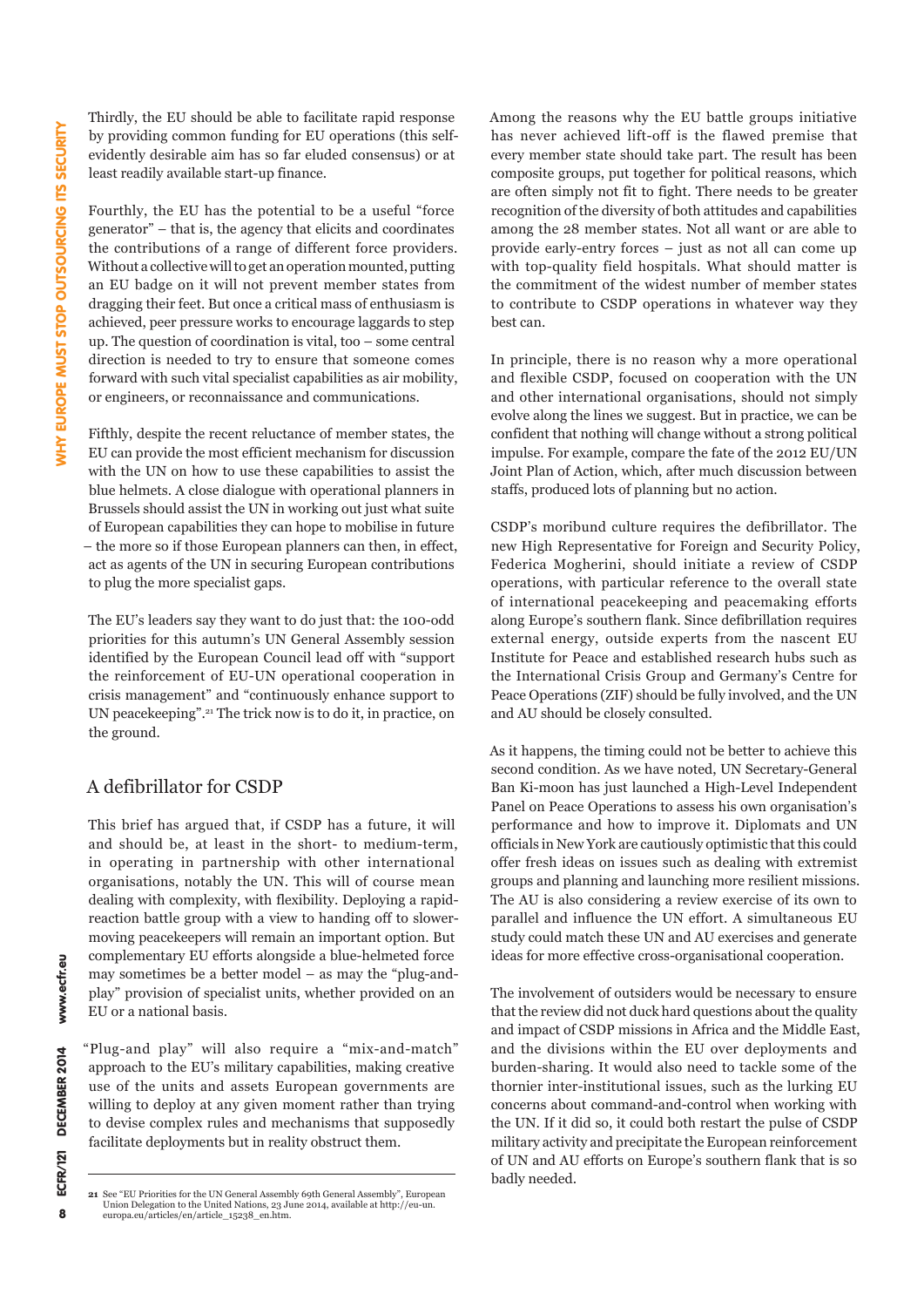## About the authors

*Richard Gowan* is a Senior Policy Fellow at ECFR. He is also Research Director at New York University's Center on International Cooperation (www.cic.nyu.edu). He teaches at Columbia University's School of International and Public Affairs and writes a weekly column for World Politics Review (www.worldpoliticsreview.com).

*Nick Witney* joined ECFR from the European Defence Agency, where he was the first Chief Executive. His earlier career was divided between the UK diplomatic service and the UK Ministry of Defence. As a diplomat, he learned Arabic in Lebanon and Jordan, and served in Baghdad and then Washington. With ECFR, Nick has written variously on defence and security and Middle East and transatlantic issues. His recent (co-authored) publications for ECFR include "Why Europe Needs a New Global Strategy" (2013) and "Rebooting EU Foreign Policy" (2014).

## Acknowledgements

This brief was made possible by the generous financial support of the Austrian Ministry of Defence and Sport, which also hosted a seminar on the subject of interventionism in Vienna in July. We are indebted to all who participated in that event. We have also profited greatly from the work of the EU-UN Partnerships Initiative, the institutions involved in this, and especially Tobias Pietz and Wanda Hummel at ZIF, Adam C. Smith at IPI, and Thierry Tardy at EUISS. And we owe particular thanks to ECFR's own Laura Kelleher; without her efficiency, tenacity, and forbearance, this brief would not have seen the light of day.